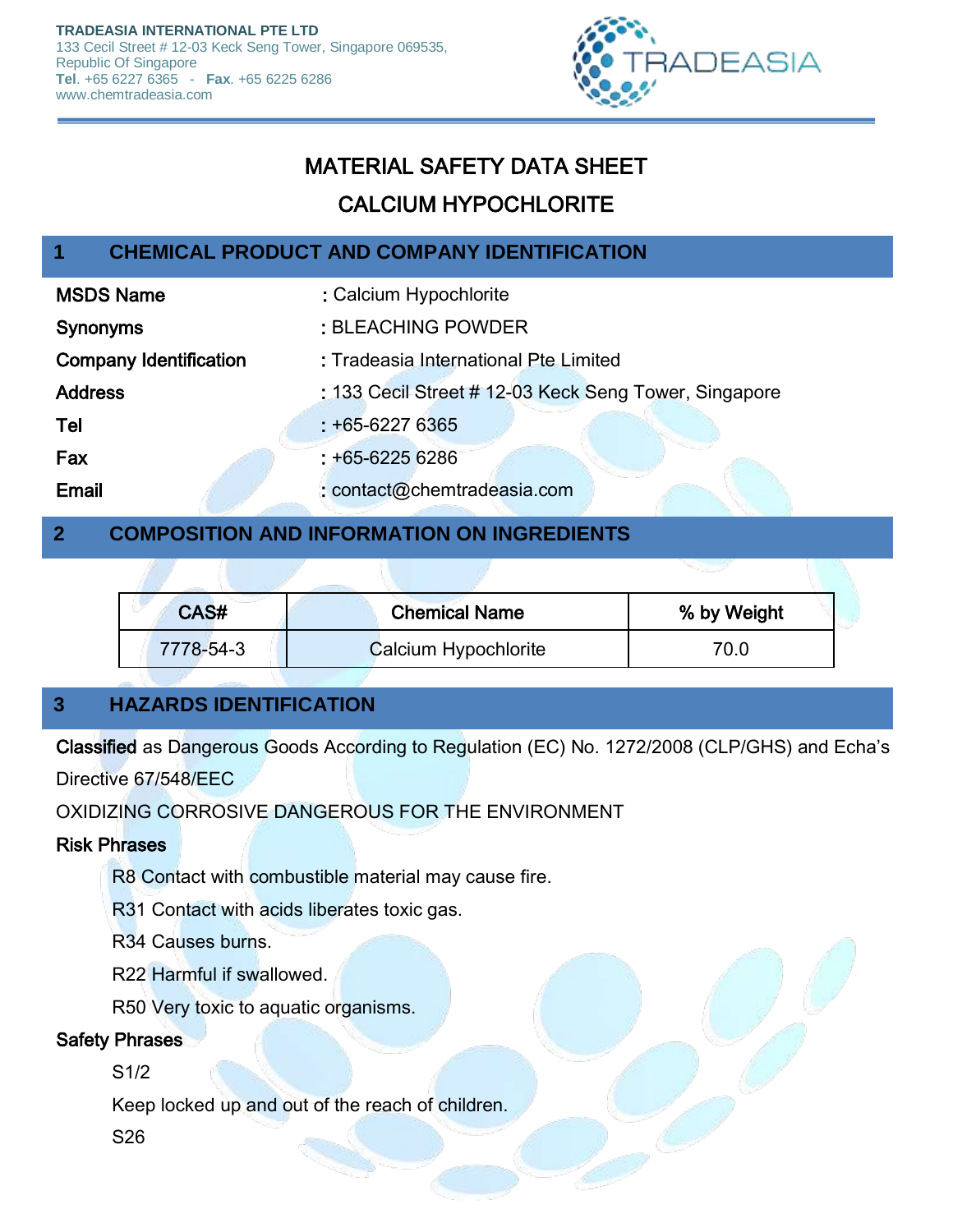

In case of contact with eyes, rinse immediately with plenty of water and seek medical advice.

S36/37/39

Wear suitable protective clothing, gloves and eye/face protection.

S45

In case of accident or if you feel unwell, seek medical advice immediately (show the label where possible).

S61

Avoid release to the environment. Refer to special instructions/Material Safety Data Sheets.

#### **4 FIRST AID MEASURES**

Description of necessary measures according to routes of exposure.

Swallowed Rinse mouth with water. Give water to drink provided victim is conscious. Do NOT induce vomiting. If vomiting occurs naturally, rinse mouth and repeat administration of water. Seek medical attention immediately.

Eye Immediately flush eyes with water for at least 20-30 minutes. Neutral saline solution may be used as soon as it is available. Do NOT interrupt flushing. Take care not rinse contaminated water into the non-affected eye or onto the face. Seek immediate medical attention.

Skin Immediately flush skin with water for at least 20-30 minutes. Do NOT interrupt flushing. Under running water, remove contaminated clothing. Discard contaminated leather goods. Transport to the nearest medical facility for treatment.

Inhaled Remove victim from exposure to fresh air. If breathing is difficult give oxygen. Do NOT use mouth to mouth respiration. If breathing has ceased, apply artificial respiration using oxygen and a suitable mechanical device such as a bay and a mask. Seek immediate medical assistance.

Advice to Doctor Treat symptomatically based on individual reactions of patient and judgement of doctor. Effects may be delayed. May cause corneal burns.

Aggravated medical conditions caused by exposure Persons with pre-existing skin, eye, tooth, or respiratory disorders, or with seasonal allergic rhinitis may be more susceptible to the effects of this material.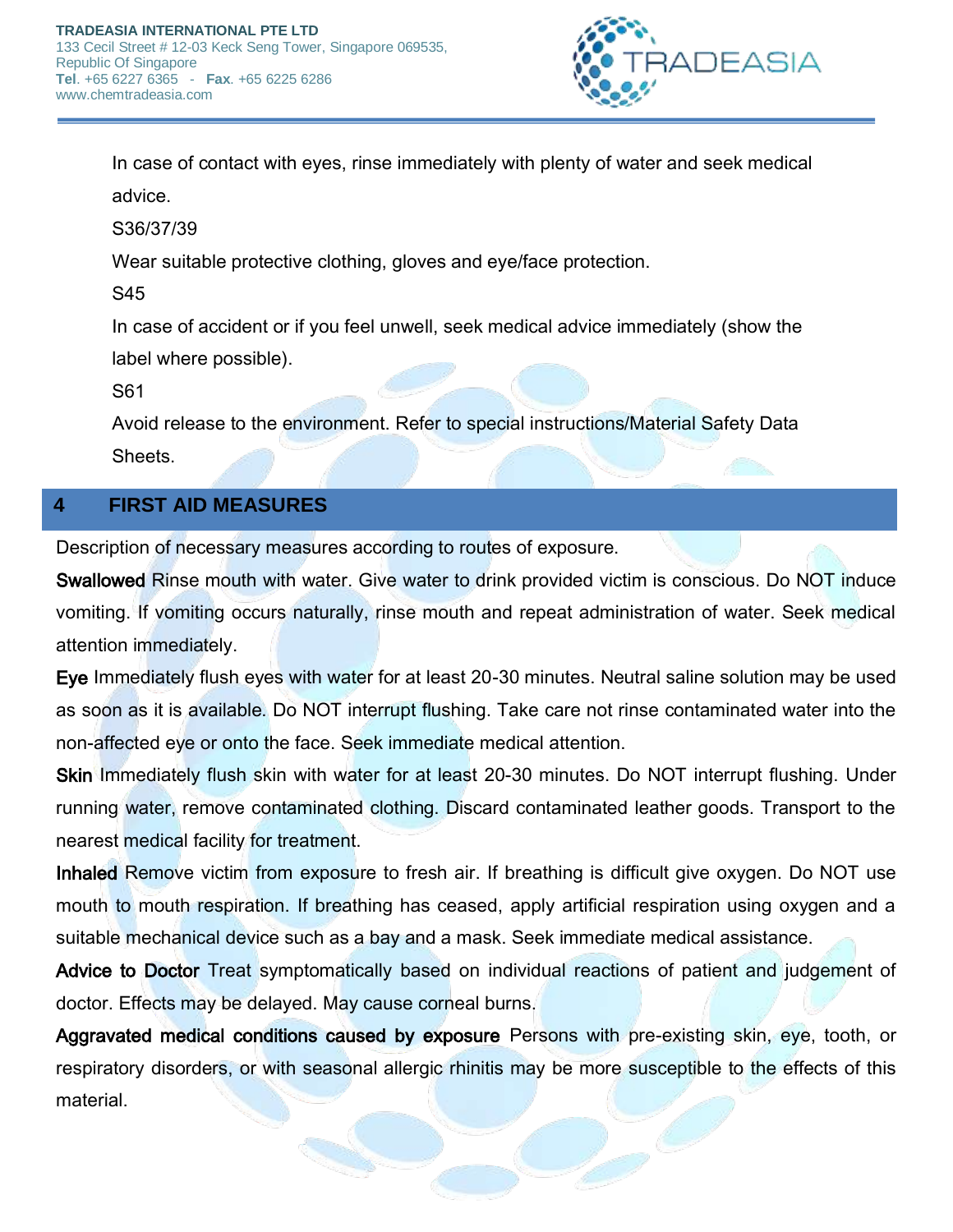

## **5 FIRE AND EXPLOSION DATA**

Extinguishing Media SMALL FIRE: Use flooding quantities of water. Do NOT use dry chemicals, carbon dioxide or foam. If safe to do so, move undamaged containers from fire area. Do NOT move cargo if cargo has been exposed to heat. LARGE FIRE: Flood area with water from a protected position. Cool containers with flooding quantities of water until well after fire is out. If impossible, withdraw from area and let fire burn. Avoid getting water inside containers: a violent reaction may occur. Dam fire control water for safe disposal.

Hazards from Combustion Products Powerful oxidizing solid. Will accelerate burning when involved in a fire. This strong oxidiser may cause a fire as it contacts with combustible materials. Containers may explode when heated. Incompatible with flammable, organic and combustible materials, ammonia, primary amines, aromatic amines, and urea acids, ammonium chloride, diffierent types of chlorinating chemicals, ethanol or methanol, hydroxy compounds, acetylene, acetic acid and potassium cyanide, reducing agents, metal oxides, charcoal + heat, metals, organic sulfur compounds, sulfur (damp), turpentine and all sources of ignition. When involved in a fire, this product may generate irritating and highly toxic gases of hydrogen chloride gas, hydrochloric acid, calcium oxides, calcium chlorate, calcium hydroxide, calcium carbonate, and chlorine, oxygen gas, and dichlorine monoxide above 158'C.

Special Protective Precautions and Equipment for Fire Fighters Fire fighters should wear a positivepressure self-contained breathing apparatus and protective fire fighting clothing (includes fire fighting helmet, coat, trousers, boots and gloves). Clear fire area of all non-emergency personnel. Stay upwind. Keep out of low areas. Eliminate ignition sources.

Flammability Conditions Non combustible solid. Strong oxidiser and its heat of reaction with reducing agents, contaminants or combustibles may cause ignition. Explosions involving calcium hypochlorite have occurred. Product will cause a severe increase in the burning rate of combustible materials with which it comes into contact or that will undergo vigorous self-sustained decomposition due to contamination or exposure to heat.

#### **6 ACCIDENTAL RELEASE MEASURES**

Emergency Procedures Personnel involved in the clean up should wear full protective clothing. Evacuate all unnecessary personnel. Eliminate all sources of ignition. Increase ventilation. Avoid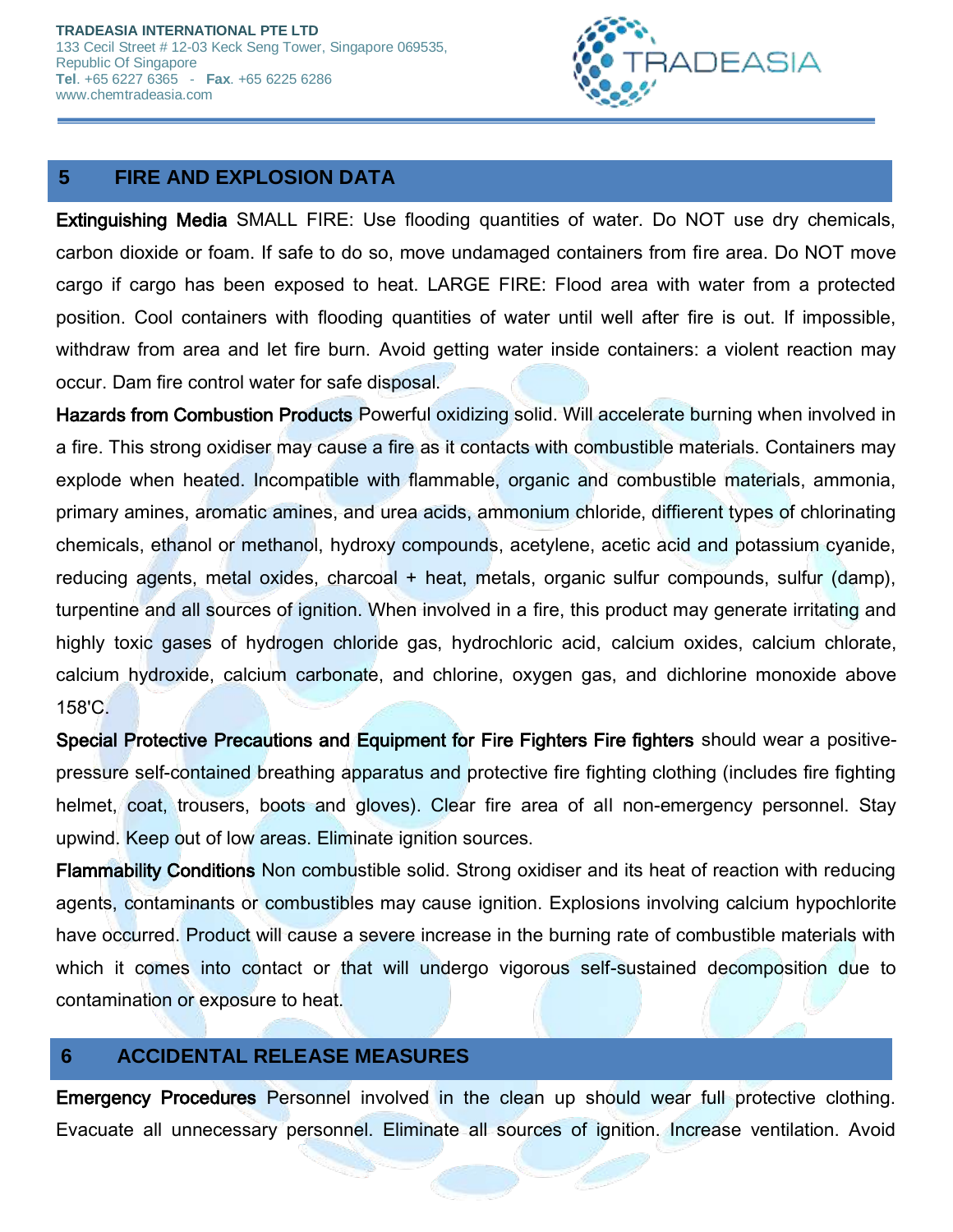

generating dust. Stop leak if safe to do so. Isolate the danger area. Do NOT let product reach drains or waterways. If product does enter a waterway, advise the Environmental Protection Authority or your local Waste Management. Use clean, non-sparking tools and equipment.

Methods and Materials for Containment and Clean Up Contain and sweep/shovel up spills with dust binding material or use an industrial vacuum cleaner. Transfer to a suitable, labelled container and dispose of promptly as hazardous waste.

## **7 HANDLING AND STORAGE**

Precautions for Safe Handling Ensure an eye bath and safety shower are available and ready for use. Observe good personal hygiene practices and recommended procedures. Wash thoroughly after handling. Take precautionary measures against static discharges by bonding and grounding equipment. Avoid contact with eyes, skin and clothing. Do not inhale product dust/fumes. Do NOT allow product to get damp. Do NOT mix with other chemicals. Do NOT add water to the product - add the product to the water. Use only clean utensils for handling as remnants of other products may cause a violent reaction leading to fire or explosion.

Conditions for Safe Storage (Including Any Incompatibles) Store in a cool, dry, well-ventilated area. Keep containers tightly closed when not in use. Inspect regularly for deficiencies such as damage or leaks. Protect against physical damage. Store away from incompatible materials such as flammable, organic and combustible materials, ammonia, primary amines, aromatic amines, and urea acids, ammonium chloride, diffierent types of chlorinating chemicals, ethanol or methanol, hydroxy compounds, acetylene, acetic acid and potassium cyanide, reducing agents, metal oxides, charcoal + heat, metals, organic sulfur, compounds, sulfur (damp), turpentine and all sources of ignition. Protect from direct sunlight, moisture, food and feedstuffs. Avoid storage in wood floors. Store and transport in an upright container. The bulk material may ignite or explode in storage. Traces of water may initiate the reaction. Store in an area without drain or sewer access. Store below 50'C to avoid slow decomposition, room temperature recommended. This product has a UN Classification of 2880 and a Dangerous Goods Class 5.1 Oxidiser according to The Australian Code for the Transport of Dangerous Goods By Road and Rail.

Container Type Packaging must comply with requirements of Hazardous Substances (Packaging) Regulations. Store in original packaging as approved by manufacturer. SUITABLE: A plastic or fibreboard drum using a strong polyethylene chloride inner package.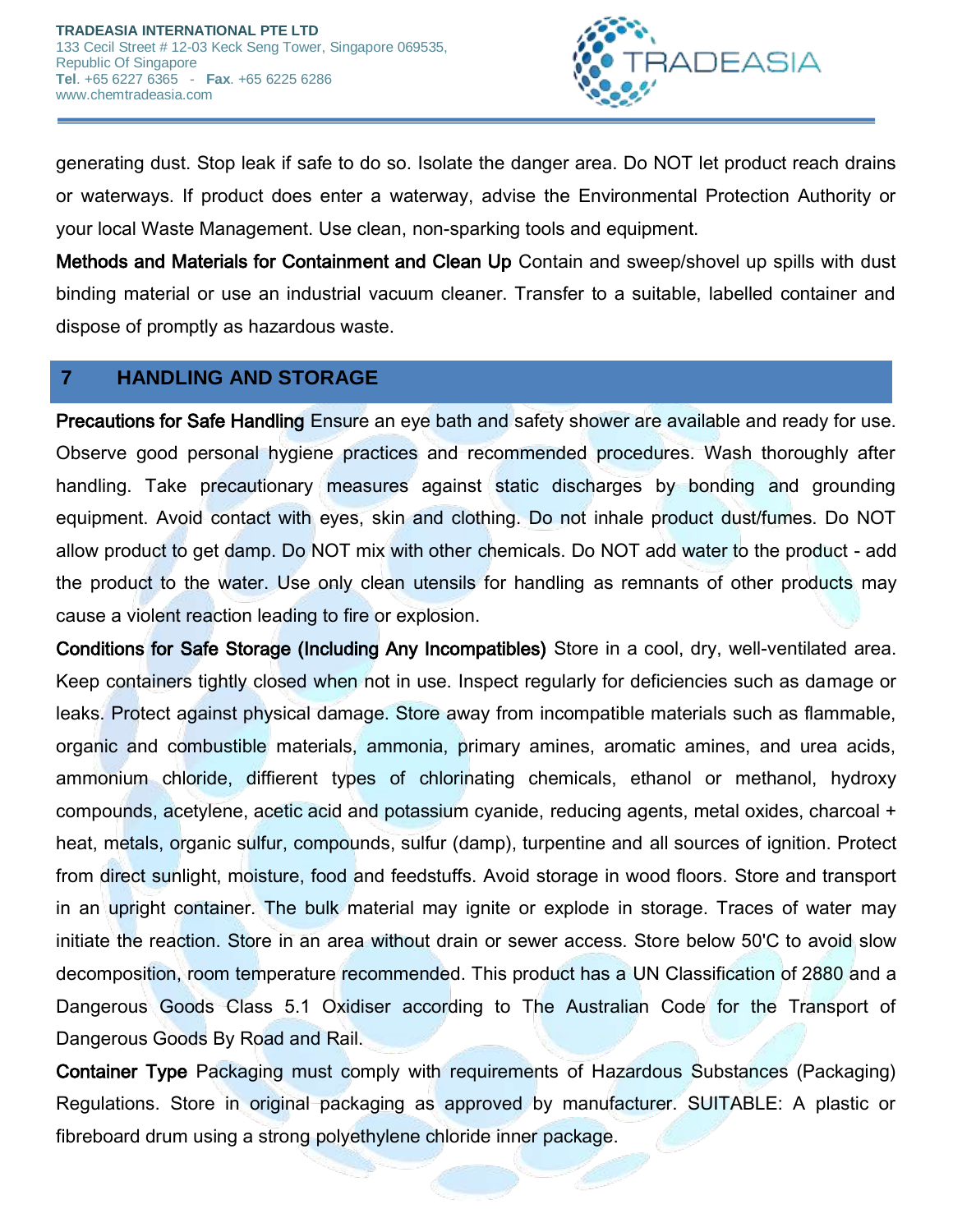

## **8 EXPOSURE CONTROLS/ PERSONAL PROTECTION**

National Exposure Standards No exposure standard has been established for this product. However, the exposure standard for dust not otherwise specified is 10mg/m3 (for inspirable dust) and 3mg/m3 (for respirable dust). A time weighted average (TWA) has been established for chlorine (worksafe Aust) of 3mg/m3, (1ppm)(Peak Limitation). The exposure value at the TWA is the average airborne concentration of a particular substance when calculated over a normal 8hr working day for a 5 day working week. Peak Limitation: a ceiling concentration which should not be exceeded over a measurment period which should be as short as possible but not exceeding 15 minutes.

Biological Limit Values No information available on biological limits for this product.

Engineering Controls A system of local and/or general exhaust is recommended to keep employee exposures as low as possible. Local exhaust ventilation is generally preferred because it can control the emissions of the contaminant at its source, preventing dispersion of it into the general work area. Personal Protection

RESPIRATOR: Wear an approved positive pressure, full-facepiece where engineering controls are inadequate .

EYES: Wear a full face shield or chemical goggles. HANDS: Vinyl gloves are recommended. CLOTHING: Flame-retardant coveralls and anti-static footwear .

## **9 PHYSICAL AND CHEMICAL PROPERTIES**

Appearance White to Gray Powder or Crystalline Granule

Formula Ca.(ClO)2 Odour Strong Chlorine Odour Vapour Pressure Not applicable. Vapour Density 6.9 Boiling Point Decomposes deg C Melting Point Approx. 100'C deg C Solubility in Water 21g/100mL (25'C) ; 43-48g/100ml(40℃) Specific Gravity  $2.00$  ( $20^{\circ}$ C) (Water = 1) Flash Point Not applicable. pH 10.8 (10% Solution)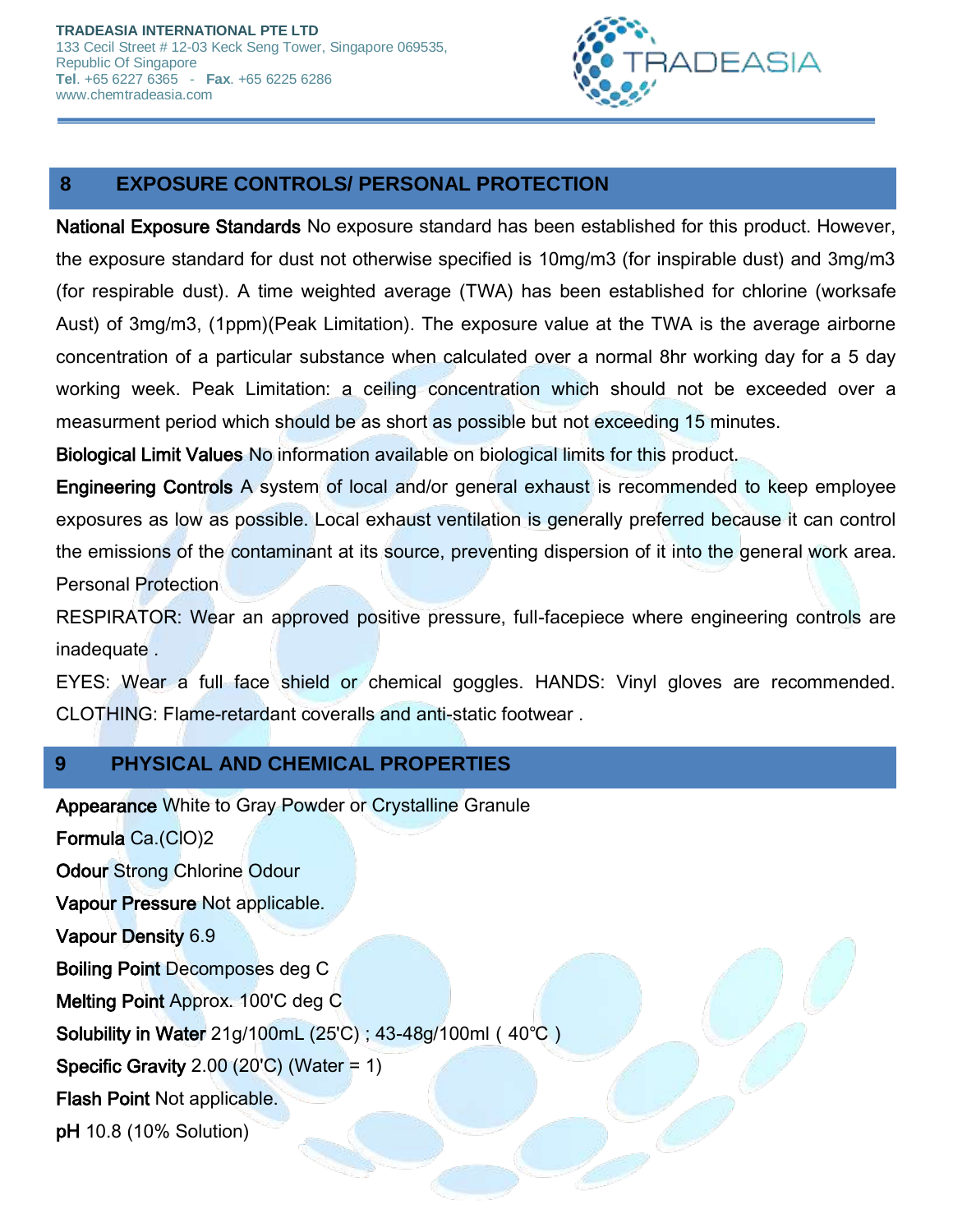

Lower Explosion Limit Not applicable.

Upper Explosion Limit Not applicable.

Ignition Temperature Not applicable.

Specific Heat Value Not applicable.

Particle Size Not applicable.

Volatile Organic Compounds (VOC) Content Not applicable.

Evaporation Rate Not applicable.

Viscosity Not applicable.

Percent Volatile 0% Vol (21'C)

Octanol/Water partition coefficient Log P(oct) -2.46

Saturated Vapour Concentration Not applicable.

Additional Characteristics Not applicable.

Flame Propagation/Burning Rate of Solid Materials Not applicable.

Properties of Materials That May Initiate or Contribute to Fire Intensity Fire accelerant

Potential for Dust Explosion Not applicable.

Reactions that Release Flammable Gases Not applicable.

Fast of Intensely Burning Characteristics Will accelerate burning when involved in a fire. Non flammables

That Could Contribute Unusual Hazards to a Fire Not applicable.

Release of Invisible Flammable Vapours and Gases Not applicable.

Decomposition Temperature: 100 deg C; slowly decomposed less than 100 deg C; when above 158 deg C, around 12 minutes of heating up, violent decomposition and combustion occur;

Additional Information Odour Threshold : 1-3ppm (Value for chlorine) Refractive Index : 1.545 (alpha), 1.69 (beta) Bulk Density : 1.0g/cm3 (loose granules) Moisture content : 5.5-10% Molecular Weight : 142.98 Solubility : Insoluble in ethanol.

## **10 STABILITY AND REACTIVITY DATA**

Chemical Stability Thermically stable when stored and used as directed. May decompose violently if exposed to heat or direct sunlight. All hypochlorite solutions are unstable and slowly decompose on contact with air, especially if acidified, or contaminated. Decomposition may lead to spontaneous ignition through self- heating.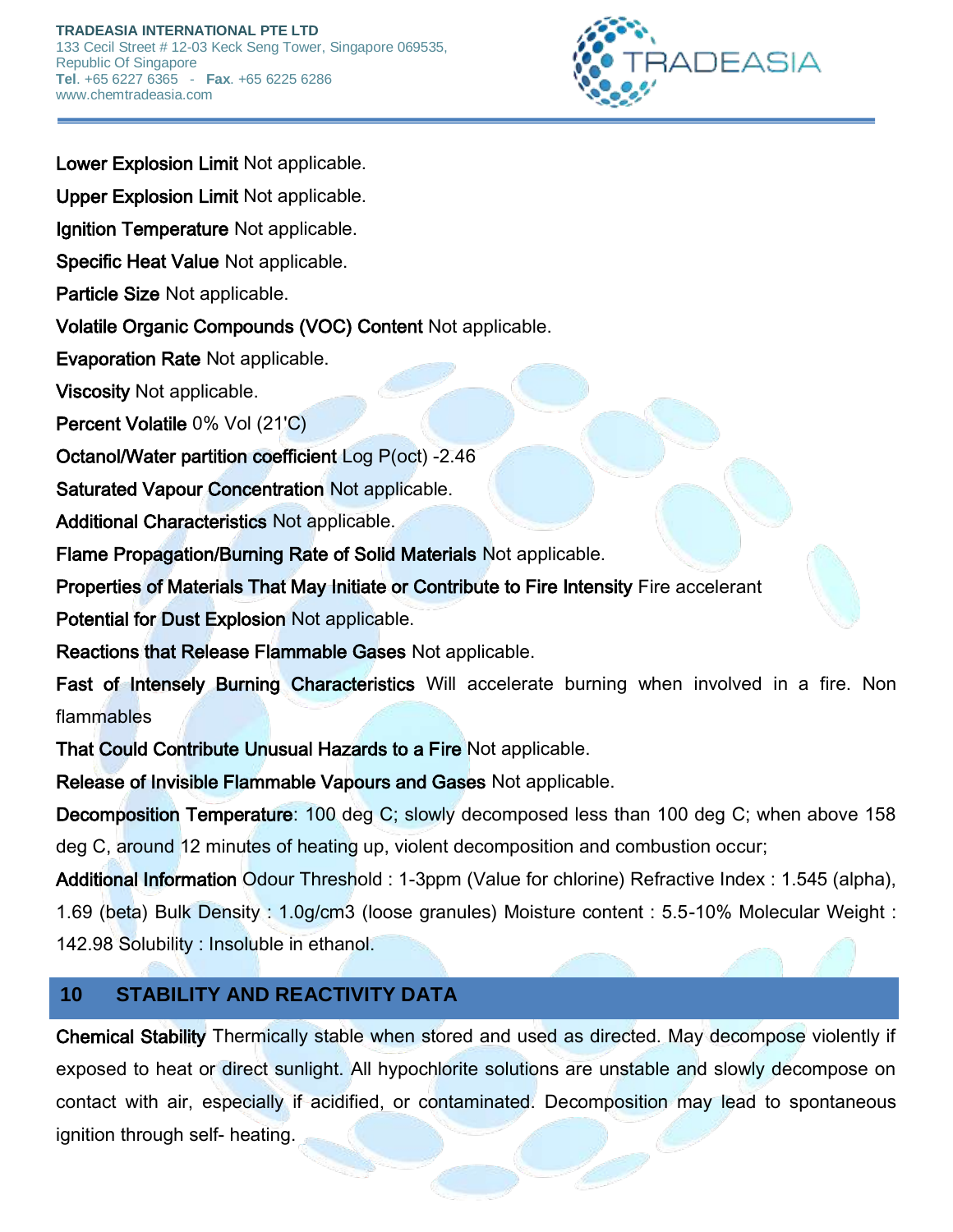

Conditions to Avoid Avoid excessive heat, elevated temperatures, sunlight, flame, sources of ignition and shock, dust generation, moisture/high humidity, contamination with combustible materials, acidic conditions, the presence of metals and other impurities.

Incompatible Materials Incompatible with flammable, organic and combustible materials, ammonia, primary amines, aromatic amines, and urea acids, ammonium chloride, diffierent types of chlorinating chemicals, ethanol or methanol, hydroxy compounds, acetylene, acetic acid and potassium cyanide, reducing agents, metal oxides, charcoal + heat, metals, organic sulfur, compounds, sulfur (damp), turpentine and all sources of ignition.

Hazardous Decomposition Products In a fire, this product may generate irritating and highly toxic gases of hydrogen chloride gas, hydrochloric acid, calcium oxides, calcium chlorate, calcium hydroxide, calcium carbonate, and chlorine, oxygen gas, and dichlorine monoxide above 177'C. In contact with incompatible materials, the formation of extremely hazardous gases such as exlosively unstable N-mono of Di- Chloramines, corrosive chlorine gas, explsove nitrogen trichloride, alkyl hypochlorites, and explosive chloroacetylenes.

Hazardous Reactions Hazardous Polymerisation will not occur, however this product is a highly reactive oxidising chlorine compound. May cause fire or explosion. Readily ignites with flammable and combustible materials, in contact with anhydrous (dry) calcium hypochlorite. Reacts with ammonia, primary amines, aromatic amines, and urea to form explosive nitrogen trichloride. May explode upon contact with ethanol or methanol, due to the formation of the alkyl hypo- chlorites. Contact with hydroxy compounds causes ignition and may be explosive. Contact of acetylene may lead to formation of explosive chloroacetylenes. Reaction with acetic acid and potassium cyanide may be explosive. Reaction with reducing agents causes a violent reaction. Reaction with metal oxides can cause a violent oxygen-evolving decomposition of hypochlorites. A confined intimate mixture of calcium hypochlorite + finely divided charcoal exploded on heating. Metals catalyze the decomposition. Reaction with organic sulfur compounds may cause a flash fire/explosion. A mixture of damp sulfur and 'solid swimming pool chlorine' caused a violent exothermic reaction. May explode with turpentine.

#### **11 TOXICOLOGICAL INFORMATION**

Toxicity Data Oral LD50 Rat : 850mg/Kg Dermal LD50 Rabbit : >2000mg/Kg (40% water solution) Carcinogenicity : Hypochlorite salts are evaluated in the IARC monographs as Group 3: Not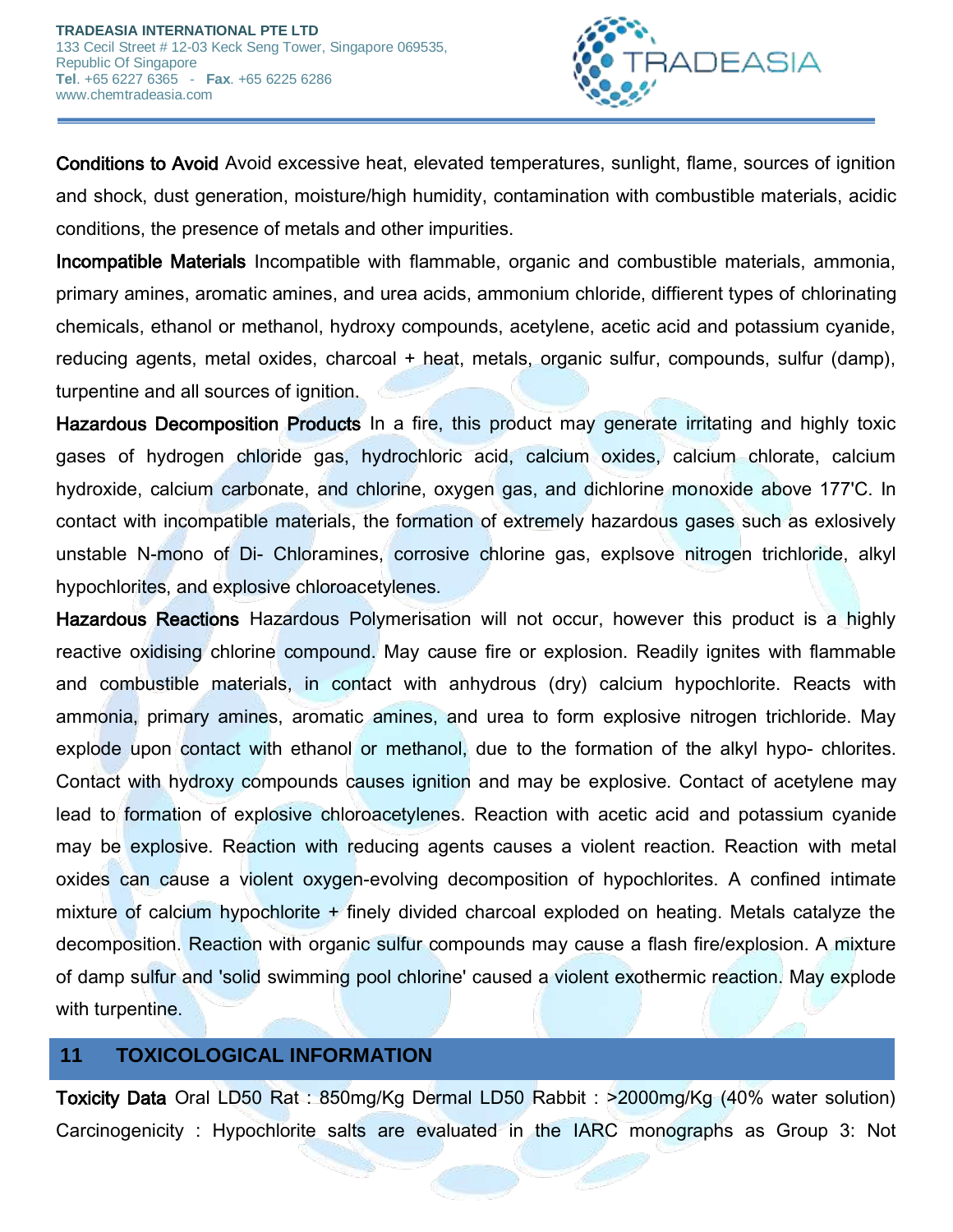

Classifiable as to carcinogenicity to Humans. Mutagenicity : Calcium Hypochlorite was mutagenic in bacteria and cultured mammalian cells.

# **12 ECOLOGICAL INFORMATION**

Ecotoxicity No data available.

Persistence and Degardability No information available on persistence/degradability for this product.

Mobility ; Soluble in water: 21g/100mL (25'C)

Environmental Fate (Exposure) Do NOT allow product to reach waterways, drains, or sewers.

Bioaccumulative Potential No information available on bioaccumulation for this product.

## **13 DISPOSAL CONSIDERATIONS**

Waste Disposal: Not available.

#### **14 TRANSPORT INFORMATION**

UN Number 2880

Shipping Name CALCIUM HYPOCHLORITE, HYDRATED

Dangerous Goods Class 5.1 Oxidising Agent (not an organic peroxide)

Subsidiary Risk Not applicable.

Pack Group II

Precaution for User OXIDIZING CORROSIVE DANGEROUS FOR THE ENVIRONMENT Special Provision Not applicable

## **15 OTHER REGULATORY INFORMATION**

Classified as Dangerous Goods According to Regulation (EC) No. 1272/2008 (CLP/GHS) and Annex I European Directive 67/548/EEC. EINECS No: 231-908-7 Calcium Hypochlorite

## **16 OTHER INFORMATION**

**References** : Not available.

#### Other Special Considerations : Not available.

The information above is believed to be accurate and represents the best information currently available to us. However, we make no warranty of merchantability or any other warranty, express or